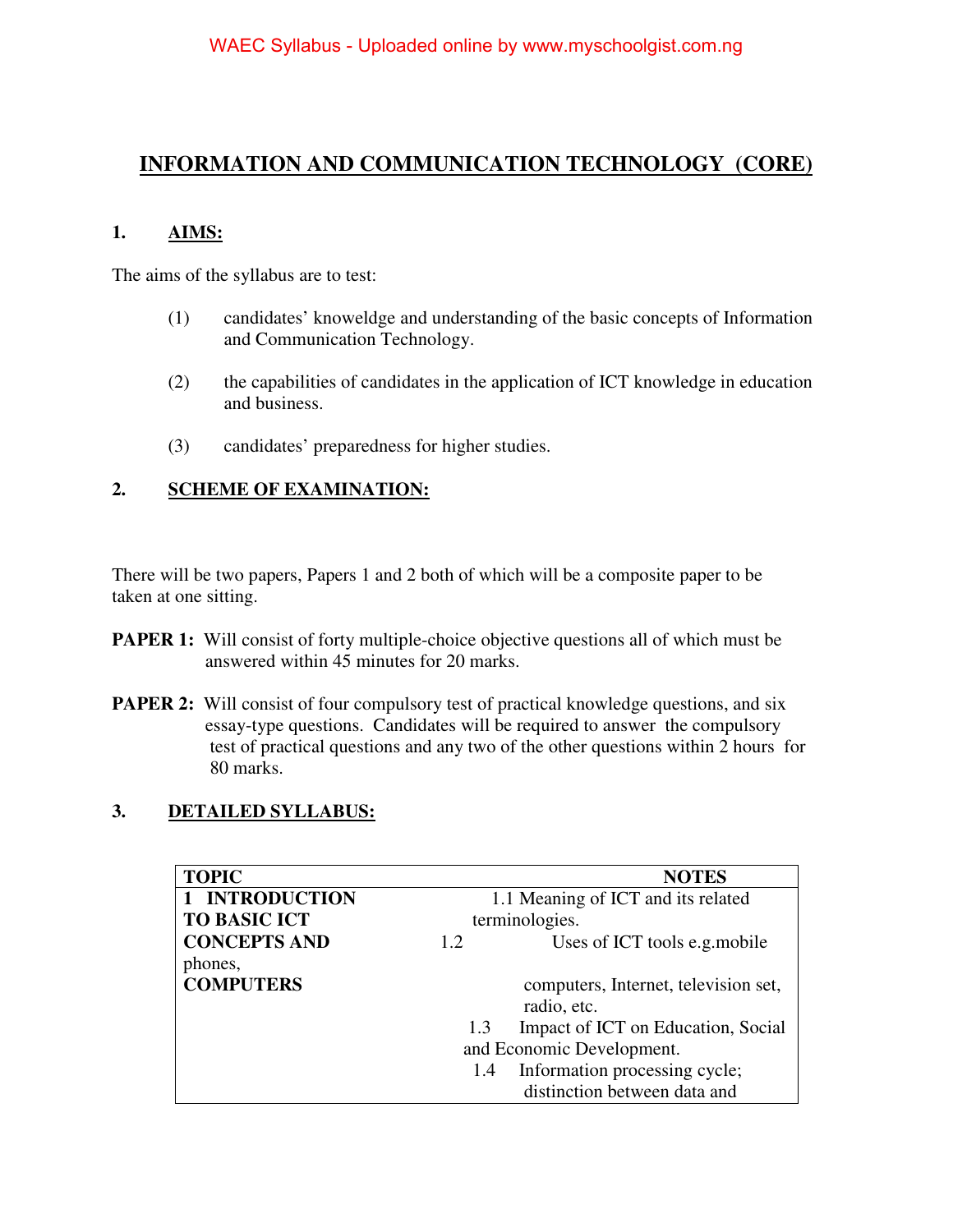|                             |     | information.                             |
|-----------------------------|-----|------------------------------------------|
|                             |     | 1.5<br>Types and uses of computers.      |
|                             |     |                                          |
| <b>2 COMPUTER</b>           |     | 2.1<br>Categories of computer hardware:  |
| <b>HARDWARE</b>             |     | system unit, peripherals and storage     |
|                             |     |                                          |
|                             |     | media.                                   |
|                             |     |                                          |
| <b>3 COMPUTER</b>           |     | 3.1<br>Types of software:                |
| <b>SOFTWARE</b>             |     | System and application software.         |
|                             |     | Open source and proprietary<br>3.2       |
| software.                   |     |                                          |
|                             |     |                                          |
| <b>THREATS TO</b><br>4      | 4.1 | Meaning of computer threats.             |
| <b>COMPUTERS</b>            | 4.2 | Categories of computer threats.          |
| <b>AND USERS</b><br>4.2.1   |     | Natural threats e.g. earth-quakes, heat, |
| floods, etc.                |     |                                          |
|                             |     | 4.2.2 Human threats e.g. viruses, worms, |
| intentional                 |     |                                          |
| damage, etc.                |     |                                          |
|                             | 4.3 | Health hazards to computer users: causes |
| and                         |     |                                          |
| effects.                    |     |                                          |
|                             | 4.4 | Remedies to threats and hazards.         |
|                             |     |                                          |
| <b>WORD PROCESSING</b><br>5 | 5.1 | Word Processing packages, their          |
|                             |     | uses and importance.                     |
|                             | 5.2 | Related concepts and terminologies       |
|                             | 5.3 | Creating and saving documents.           |
|                             | 5.4 | Editing, formatting and insertion of     |
|                             |     | objects e.g. tables, graphics, etc.      |
|                             | 5.5 |                                          |
|                             |     | Printing of documents.                   |
|                             | 5.6 | Speed and Accuracy in typing at          |
|                             |     | 30-35 words per minute.                  |
| <b>SPREADSHEET</b><br>6     | 6.1 |                                          |
|                             |     | Spreadsheet packages, their uses and     |
| importance.                 |     |                                          |
|                             | 6.2 | Related concepts and terminologies       |
|                             | 6.3 | Types of data and their uses.            |
|                             | 6.4 | Creating and saving workbook.            |
|                             | 6.5 | Constructing and inserting formulae      |
|                             |     | and functions.                           |
|                             | 6.6 | Editing and formatting worksheets.       |
|                             | 6.7 | Printing worksheets.                     |
|                             |     |                                          |
| <b>PRESENTATION</b><br>7    |     | Presentation Packages, uses and<br>7.1   |
|                             |     | importance.                              |